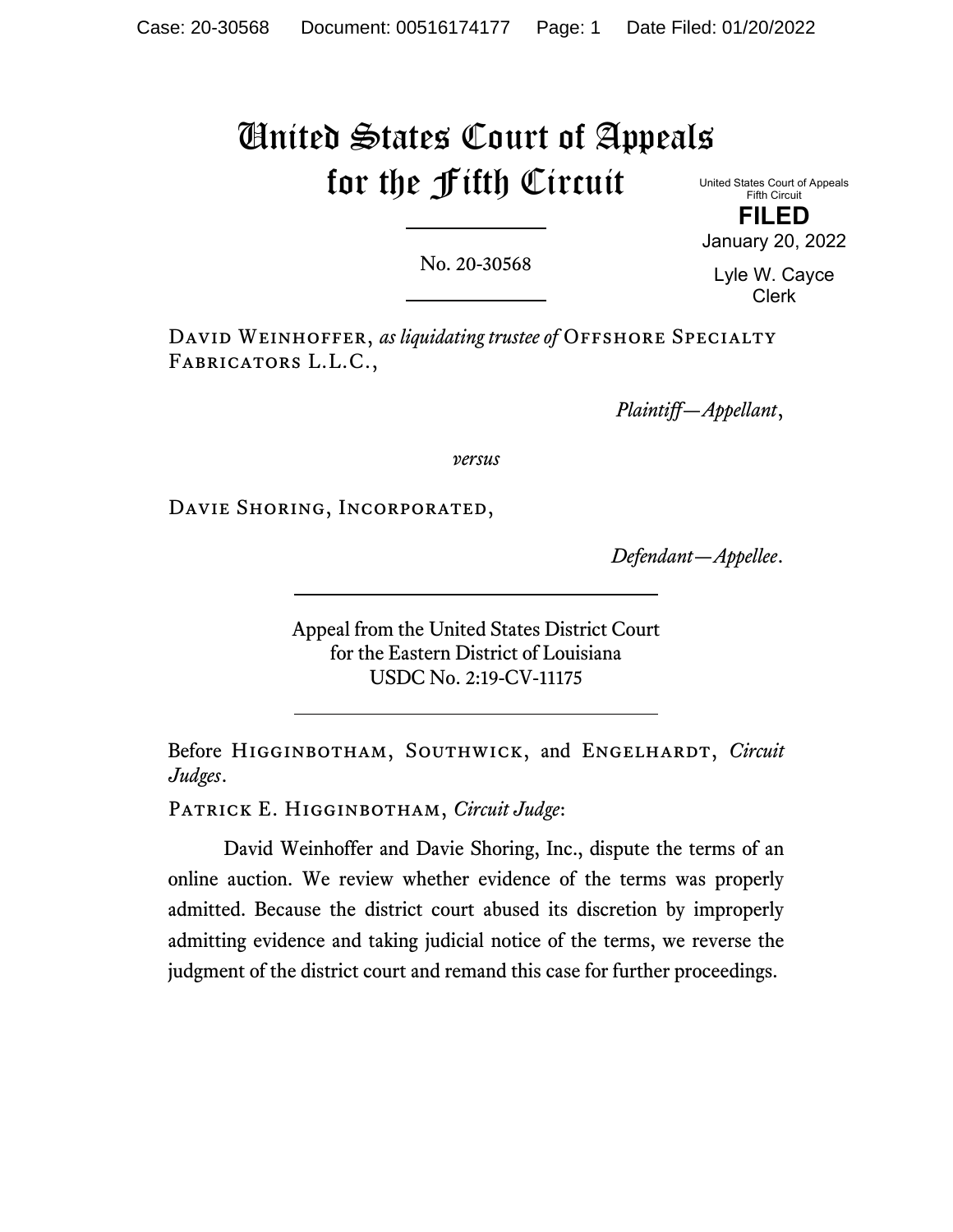## **I.**

Offshore Specialty Fabricators L.L.C. ("OSF") was subject to a Chapter 11 bankruptcy plan administered by liquidating trustee David Weinhoffer. OSF contracted with Henderson Auctions to auction off a large housing module. Henderson advertised and hosted the auction on its website, but when auction participants clicked on the link to bid, they were directed to Proxibid, a third-party website, where they could view the auction's terms and conditions and place their bids. Among these terms was a term declaring that bidders would be liable for only 20% of the bid price in the event of a breach of contract. Instead of using the website, Warren Davie, Davie Shoring's principal, placed the winning bid of \$177,500 on a phone call with a Henderson employee. After the auction concluded, Davie Shoring refused to pay for the module when it proved difficult to remove from storage.

Weinhoffer brought suit as OSF's liquidating trustee, seeking recovery of Davie Shoring's bid of \$177,500. Weinhoffer's breach of sale contract claim was tried in a bench trial. Davie Shoring argued that the terms of the auction limited the damages to 20% of the winning bid, here \$35,500. Davie testified that he read the auction terms, including the 20% damages limitation, on Henderson's website before bidding. At trial, Davie Shoring introduced the auction terms and conditions in two forms: (1) as an internet printout labeled "Exhibit 41" and (2) as an archived webpage from a website known as the "Wayback Machine," an online archive of web pages.<sup>[1](#page-1-0)</sup>

Davie Shoring introduced Exhibit 41 through the testimony of Renita Martin, Henderson's office manager. However, Martin testified that Exhibit

<span id="page-1-0"></span><sup>&</sup>lt;sup>1</sup> "The Wayback Machine is an online digital archive of web pages. It is run by the Internet Archive, a nonprofit library in San Francisco, California." *Mojave Desert Holdings, LLC v. Crocs, Inc.*, 844 F. App'x 343, 346 n.2 (Fed. Cir. 2021).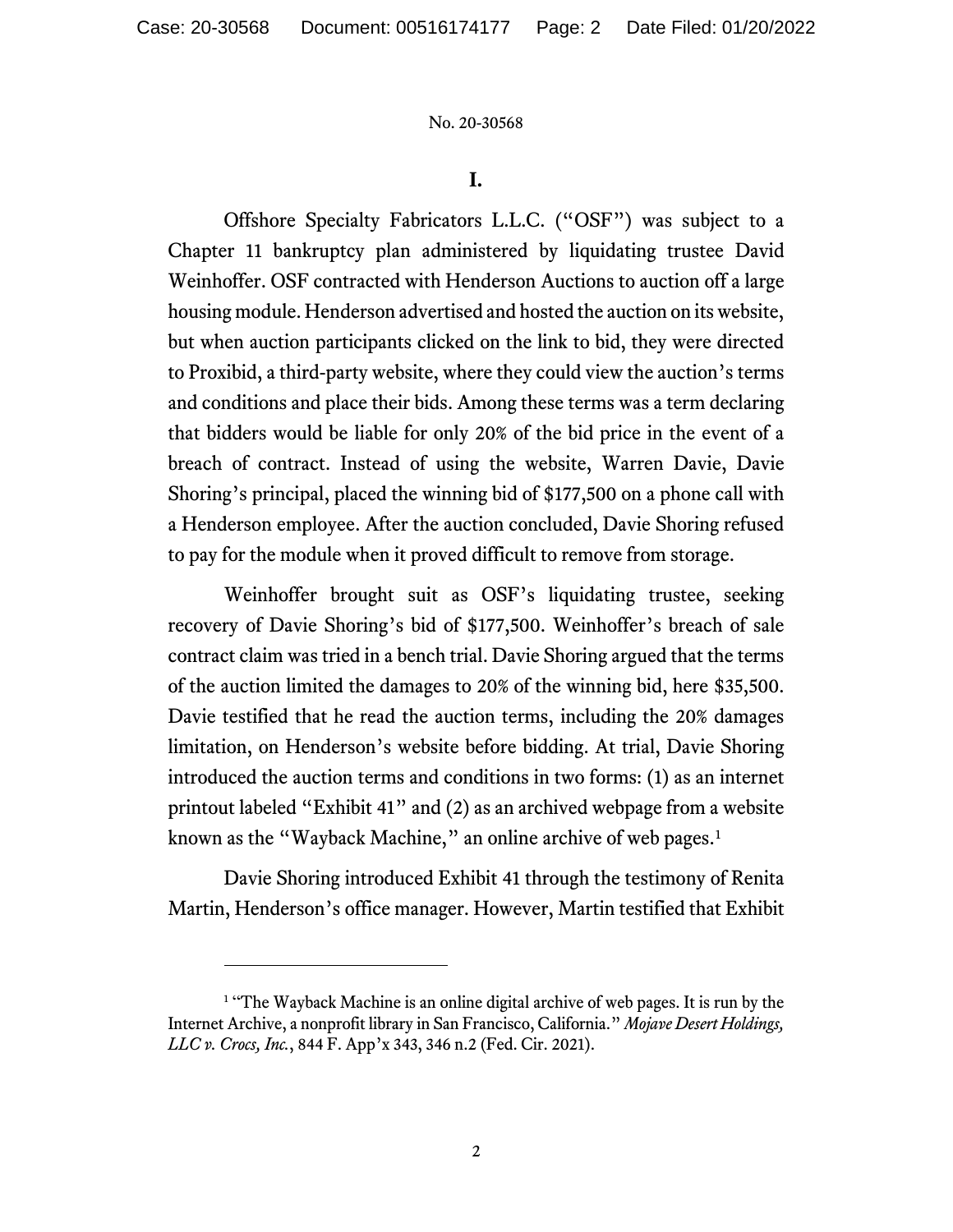41 had not been in Henderson's possession "because the auction was no longer up on [Henderson's] website." Instead, Martin searched for the auction terms on Proxibid's website to produce them in response to the subpoena. Martin explained that even if the auction page were still live on Henderson's website, the terms and conditions would only be accessible if one clicked on the link to Proxibid's separate website.

Weinhoffer objected to Exhibit 41, contending that it was irrelevant, unauthenticated, and hearsay. The district court ruled that Martin had properly authenticated Exhibit 41 because, although she was not its author, her job description indicated that she was a proper custodian. The district court also ruled that Exhibit 41 was within one of Federal Rule of Evidence 803's hearsay exceptions.

Davie Shoring's counsel requested that, in addition to admitting Exhibit 41, the district court take judicial notice of the same terms in an archived version of the Proxibid webpage, available on the Wayback Machine. The district court took judicial notice of the terms and conditions as they appeared in the archived webpage, explaining that the archived webpage was a "source<sup>[]</sup> whose accuracy cannot reasonably be questioned" under Federal Rule of Evidence 201.

The district court relied on Exhibit 41 to determine that the "Special Terms" provided "plaintiff's sole and exclusive remedy" for breach, limiting Weinhoffer's recovery to 20% of Davie Shoring's bid. The district court entered judgment for Weinhoffer in the amount of \$35,500 plus costs. Weinhoffer timely appealed.

## **II.**

"We review evidentiary rulings only for abuse of discretion and will reverse a judgment on the basis of evidentiary rulings only if the challenged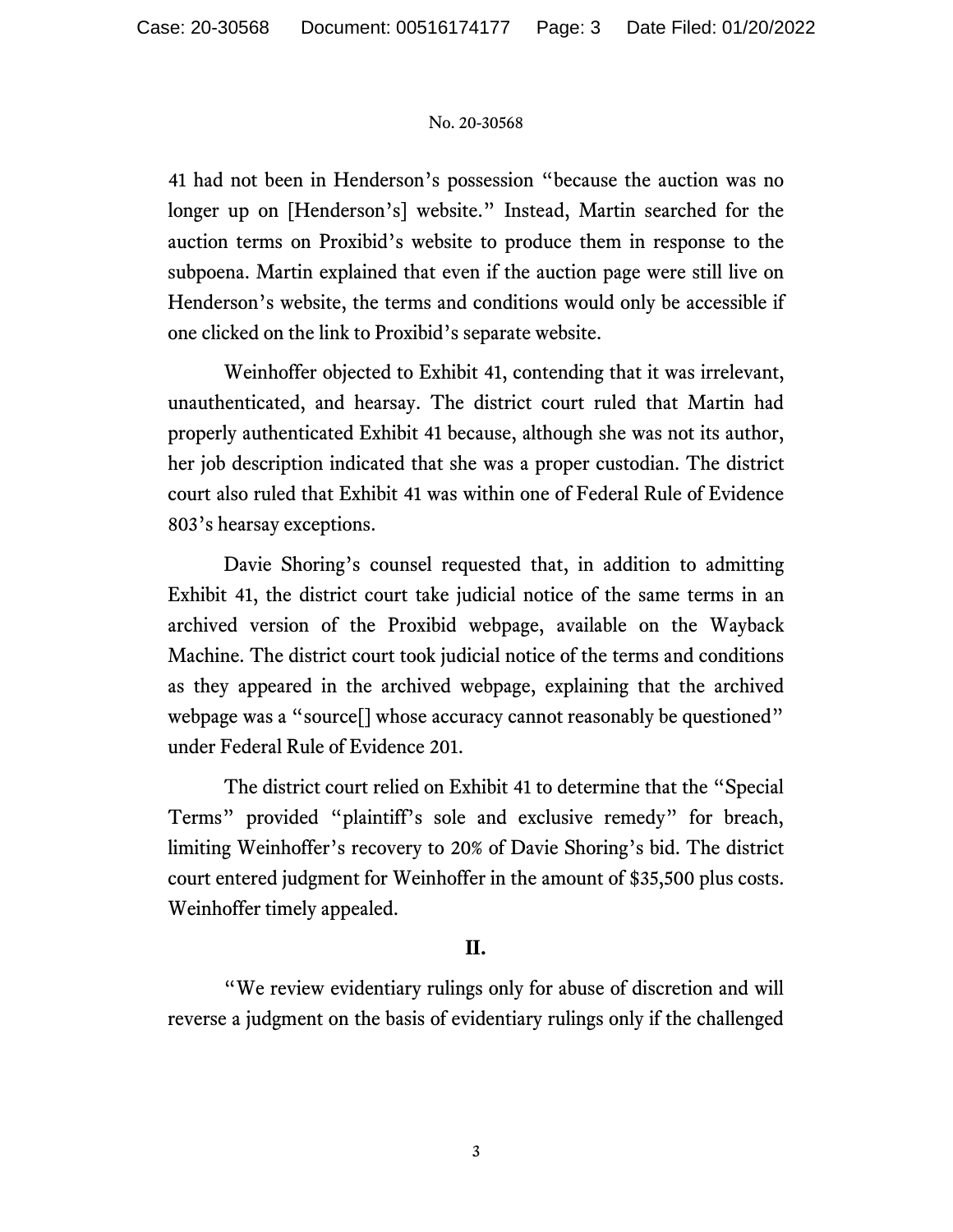ruling affects a substantial right of the party."[2](#page-3-0) We apply the same standard when reviewing a district court's use of judicial notice.<sup>[3](#page-3-1)</sup> "In a bench trial, reversal is only warranted if all of the competent evidence is insufficient to support the judgment, or if it affirmatively appears that the incompetent evidence induced the court to make an essential finding which it otherwise would not have made."<sup>[4](#page-3-2)</sup>

## **III.**

We first address whether the admission of Exhibit 41 was proper under the Federal Rules of Evidence. As Exhibit 41 was not properly authenticated, we reverse the district court.

# **A.**

Authentication is a condition precedent to admissibility. [5](#page-3-3) The party offering an exhibit must produce evidence sufficient to support a finding that the item is what the proponent claims it to be. [6](#page-3-4) Where a website or electronic source is concerned, "testimony by a witness with direct knowledge of the source, stating that the exhibit fairly and fully reproduces it, may be enough to authenticate."[7](#page-3-5) Although a witness need not be a document's author to authenticate it for purposes of Rule  $901$ ,<sup>[8](#page-3-6)</sup> we have observed that a witness

<sup>2</sup> *S. Pac. Transp. Co. v. Chabert*, 973 F.2d 441, 448 (5th Cir. 1992).

<span id="page-3-1"></span><span id="page-3-0"></span><sup>3</sup> *Ctr. for Biological Diversity, Inc. v. BP Am. Prod. Co.*, 704 F.3d 413, 422 (5th Cir. 2013).

<sup>4</sup> *S. Pac. Transp. Co.*, 973 F.2d at 448.

<span id="page-3-6"></span><span id="page-3-5"></span><span id="page-3-4"></span><span id="page-3-3"></span><span id="page-3-2"></span><sup>&</sup>lt;sup>5</sup> United States v. Jackson, 636 F.3d 687, 693 (5th Cir. 2011) (citing FED. R. EVID. 901(a)).

<sup>6</sup> *Id*.

<sup>7</sup> *Thompson v. Bank of America Nat. Ass'n*, 783 F.3d 1022, 1027 (5th Cir. 2015).

<sup>8</sup> *United States v. Duncan*, 919 F.2d 981, 986 (5th Cir. 1990).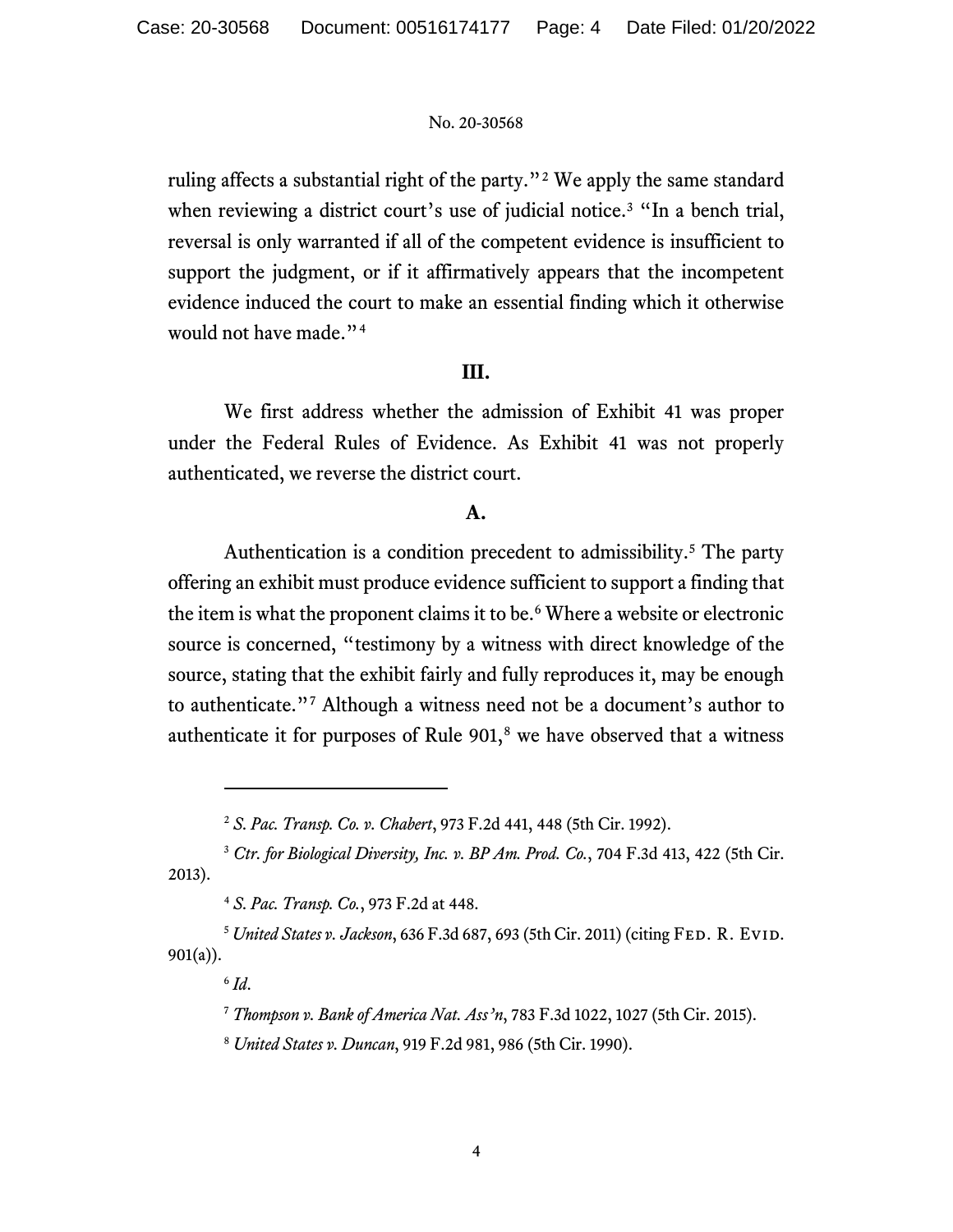attempting to authenticate online content as evidence was unlikely to have the requisite direct knowledge where that content was created and maintained by a third party.[9](#page-4-0)

Martin's testimony is the only way Davie Shoring attempted to authenticate Exhibit 41. However, Martin had no personal knowledge of the terms applicable to the auction. Martin had to search a third party's website to obtain the terms because Henderson did not have them in its possession. Moreover, Martin's testimony indicates that she was unfamiliar with Proxibid's website and that she needed the assistance of a colleague to locate the terms. Thus, Martin's authentication testimony only amounts to an affirmation of her memory that Exhibit 41 is what she found on the internet.

Although the standard for authentication is low, Martin had inadequate direct knowledge to authenticate Exhibit 41. Davie Shoring could have avoided running afoul of Rule 901 by calling someone with more direct knowledge of Proxibid's recordkeeping. The district court abused its discretion by relying on inadmissible evidence when it reduced Weinhoffer's damages; we accordingly reverse its ruling.

# **B.**

Although Exhibit 41 was inadmissible due to improper authentication, we write further for the benefit of the parties and the district court following remand. At trial, Weinhoffer's counsel also objected to Exhibit 41 as hearsay. Hearsay evidence is generally inadmissible, but Rule 803 provides exceptions to this prohibition.[10](#page-4-1) The district court ruled that Exhibit 41 "fits under Federal Rule of Evidence 803" because Martin was a proper custodian who

<span id="page-4-0"></span><sup>9</sup> *Thompson*, 783 F.3d at 1027.

<span id="page-4-1"></span><sup>10</sup> Fed. R. Evid. 803.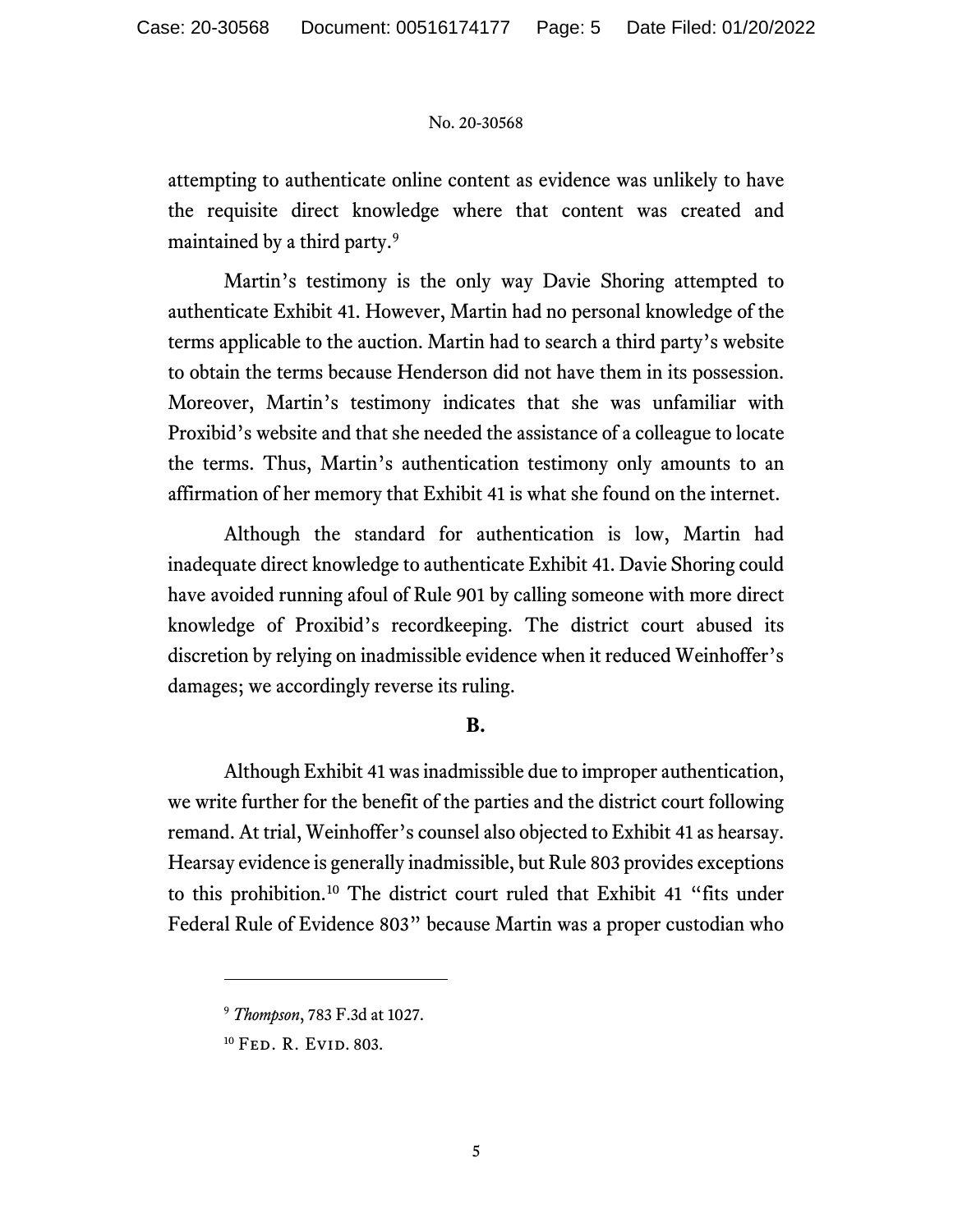gave testimony at trial regarding the exhibit's origins. The district court did not specify which exception applied, but the business records exception in Rule 803(6) is the only exception Davie Shoring cites on appeal.

Rule 803(6)(D) requires that a custodian or qualified witness testify as to an exhibit's ability to qualify as a business record. Weinhoffer argues that Martin was not a proper custodian or qualified witness for Exhibit 41. This Court has explained that a "qualified witness is one who can explain the record keeping system of the organization and vouch that the requirements of Rule 803(6) are met."[11](#page-5-0) This requires the witness to be "familiar with the record keeping procedures of the organization"<sup>[12](#page-5-1)</sup>

Martin is not a proper custodian or qualified witness as to Exhibit 41 as a business record. Martin was Henderson's employee, but Henderson did not have custody of the record contained in Exhibit 41; Proxibid did. Martin was not familiar with Proxibid's record keeping procedures and cannot testify that the other requirements of the Rule 803(6) are met. Because the district court's ruling that Exhibit 41 "fit under 803" was a legal error, it was an abuse of discretion.[13](#page-5-2)

# **IV.**

In addition to admitting Exhibit 41 into evidence, the district court took judicial notice of the terms from an archived webpage on the premise that the Wayback Machine constitutes a source whose accuracy cannot reasonably be questioned as required by Rule 201(b)(2). None of our sister circuits have squarely addressed whether archival internet sources like the

<sup>11</sup> *United States v. Iredia*, 866 F.2d 114, 120 (5th Cir. 1989) (per curiam).

<span id="page-5-2"></span><span id="page-5-1"></span><span id="page-5-0"></span><sup>12</sup> *United States v. Brown*, 553 F.3d 768, 793 (5th Cir. 2008) (internal quotations omitted).

<sup>13</sup> *Marlin v. Moody Nat. Bank, N.A.*, 533 F.3d 374, 377 (5th Cir. 2008).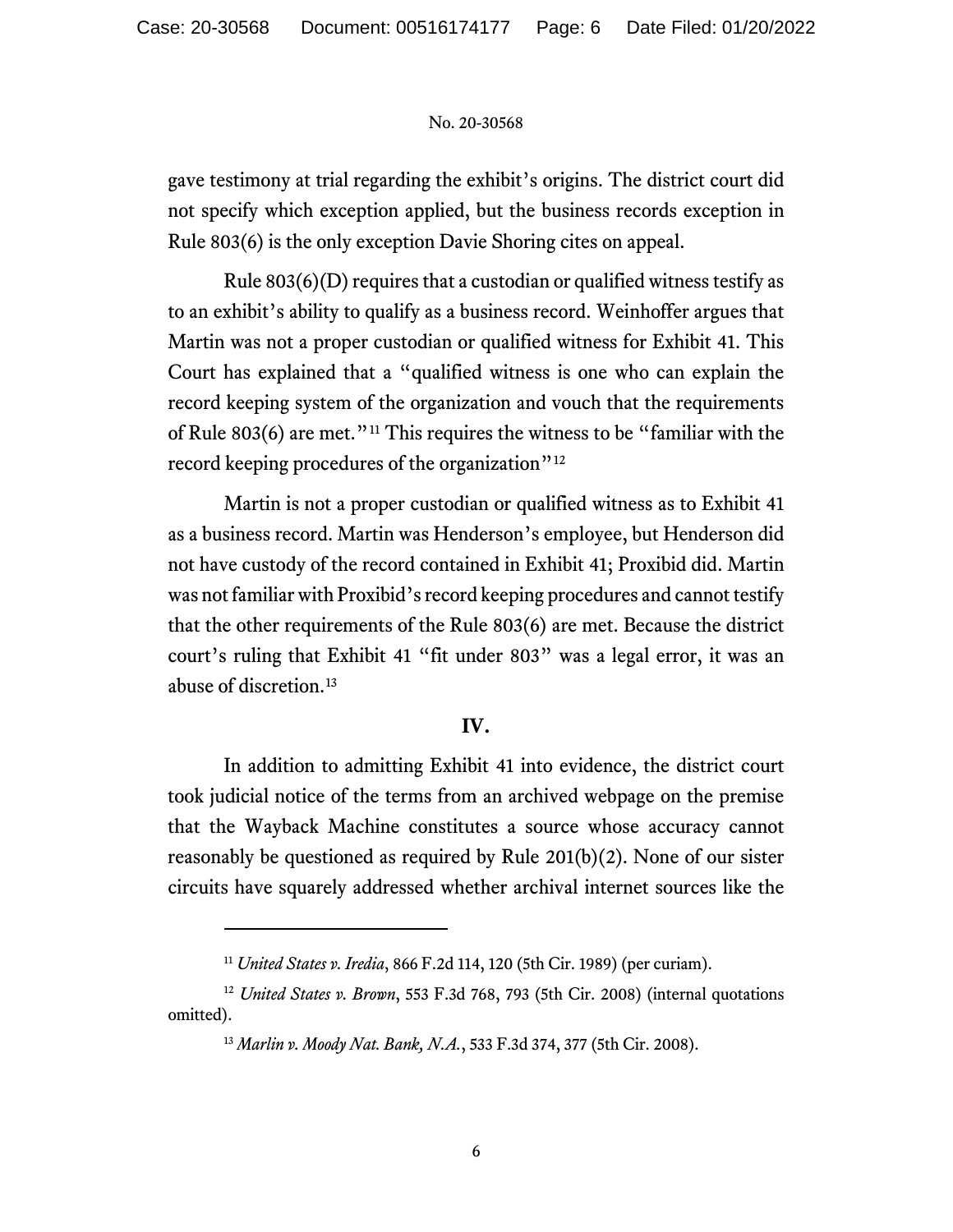Wayback Machine possess the "high degree of indisputability [that] is the essential prerequisite" of judicial notice.<sup>[14](#page-6-0)</sup> A brief Federal Circuit order denied a motion to take judicial notice of content from the Wayback Machine because it was not first offered to the district court.[15](#page-6-1) Many district courts have since relied on that Federal Circuit decision to justify taking judicial notice of an archived webpage, even though the Federal Circuit did not hold that taking judicial notice of archived information was appropriate. [16](#page-6-2) However, other district courts have held that evidence from the Wayback Machine "is not so reliable and self-explanatory that it may be an appropriate candidate for judicial notice."[17](#page-6-3) In this circuit, a district court found that documents from the Wayback Machine were not appropriate for judicial notice, citing the Wayback Machine's terms of use which disclaim any guarantees of accuracy regarding content stored there.<sup>[18](#page-6-4)</sup>

A more recent Federal Circuit decision discussed whether Wayback Machine content was publicly accessible. [19](#page-6-5) At issue was whether an exhibit was authenticated as identical to the document viewed by the patent

<sup>&</sup>lt;sup>14</sup> FED. R. EVID. 201 (advisory committee notes to the 1972 amendments).

<span id="page-6-1"></span><span id="page-6-0"></span><sup>15</sup> *Juniper Networks, Inc. v. Shipley*, 394 F. App'x 713 (Fed. Cir. 2010). *Juniper* cited *O'Toole v. Northrop Grumman Corp.*, 499 F.3d 1218 (10th Cir. 2007), but the object of judicial notice in *O'Toole* was historical data actively available on the defendant's website, not information coming from an internet archive.

<span id="page-6-2"></span><sup>16</sup> *See e.g. Pohl v. MH Sub I, LLC*, 332 F.R.D. 713, 716 (N.D. Fla. 2019); *In re Methyl Tertiary Butyl Ether (MTBE) Prod. Liab. Litig.*, No. 07 CIV. 10470, 2013 WL 6869410, at \*4 (S.D.N.Y. Dec. 30, 2013).

<span id="page-6-3"></span><sup>17</sup> *My Health, Inc. v. Gen. Elec. Co.*, No. 15-CV-80-JDP, 2015 WL 9474293, at \*4 (W.D. Wis. Dec. 28, 2015); *see also Nassar v. Nassar*, No. 3:14-CV-1501-J-34MCR, 2017 WL 26859, at \*5 (M.D. Fla. Jan. 3, 2017).

<span id="page-6-5"></span><span id="page-6-4"></span><sup>18</sup> *Ward v. Am. Airlines, Inc.*, No. 4:20-CV-00371-O, 2020 WL 8300505, at \*1 (N.D. Tex. Oct. 16, 2020).

<sup>19</sup> *Valve Corp. v. Ironburg Inventions Ltd.*, 8 F.4th 1364 (Fed. Cir. 2021).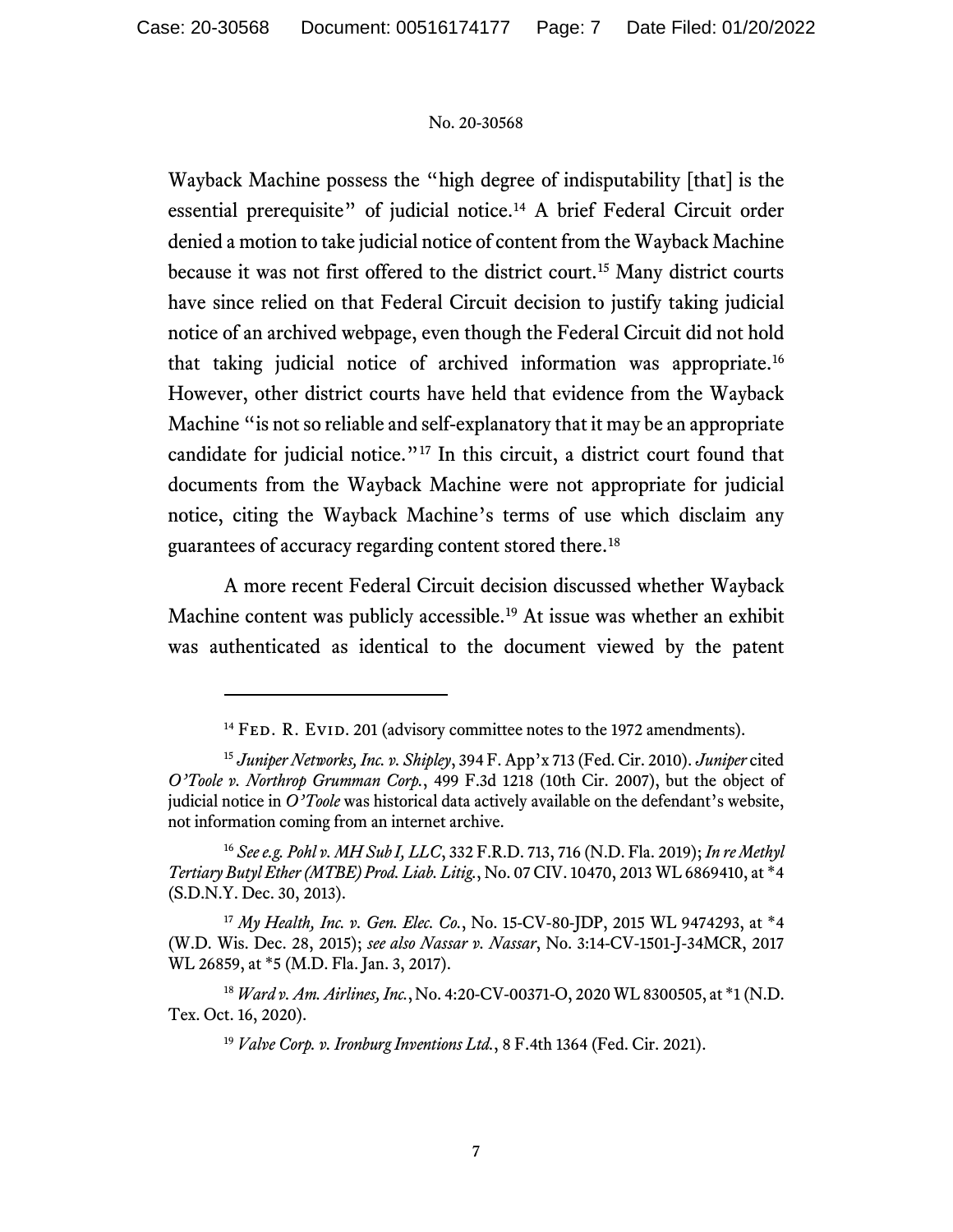examiner and whether the exhibit could be prior art. There, the Federal Circuit held that judicial notice of the Wayback Machine could be used to establish that an otherwise authenticated exhibit was publicly accessible on the webpage's archive date as determined by a patent examiner who was "trained and required to determine publication dates."[20](#page-7-0) Here, the Wayback Machine content containing the auction terms has not been otherwise authenticated.

Beyond the context of judicial notice, our sister circuits have allowed district courts to rely on archived webpages where someone with personal knowledge of the reliability of the archive service has been authenticated pursuant to Rule 901.<sup>[21](#page-7-1)</sup> This reliance on personal knowledge indicates that exhibits derived from these sources are not inherently or self-evidently reliable in the same way as documents designated as self-authenticating by Rule 902.

Here, there was no testimony to authenticate the archived webpage. $^{22}$  $^{22}$  $^{22}$ Our sister circuits' decisions that the Wayback Machine is not selfauthenticating are persuasive in the context of judicial notice. In sum, the district court erred in taking judicial notice of the terms because a private internet archive falls short of being a source whose accuracy cannot reasonably be questioned as required by Rule 201.

<sup>20</sup> *Id.* at 1374–75.

<span id="page-7-1"></span><span id="page-7-0"></span><sup>21</sup> *See United States v. Gasperini*, 894 F.3d 482, 490 (2d Cir. 2018); *Specht v. Google Inc.*, 747 F.3d 929, 933 (7th Cir. 2014); *United States v. Bansal*, 663 F.3d 634, 667–68 (3d Cir. 2011).

<span id="page-7-2"></span><sup>&</sup>lt;sup>22</sup> The Wayback Machine's "Using The Wayback Machine" webpage instructs users on how to request affidavits to authenticate Wayback Machine pages as "certified records for use in legal proceedings." *See* Internet Archive, *Using the Wayback Machine*, http://help.archive.org/hc/en-us/articles/360004651732-Using-The-Wayback-Machine (last visited January 20, 2022).